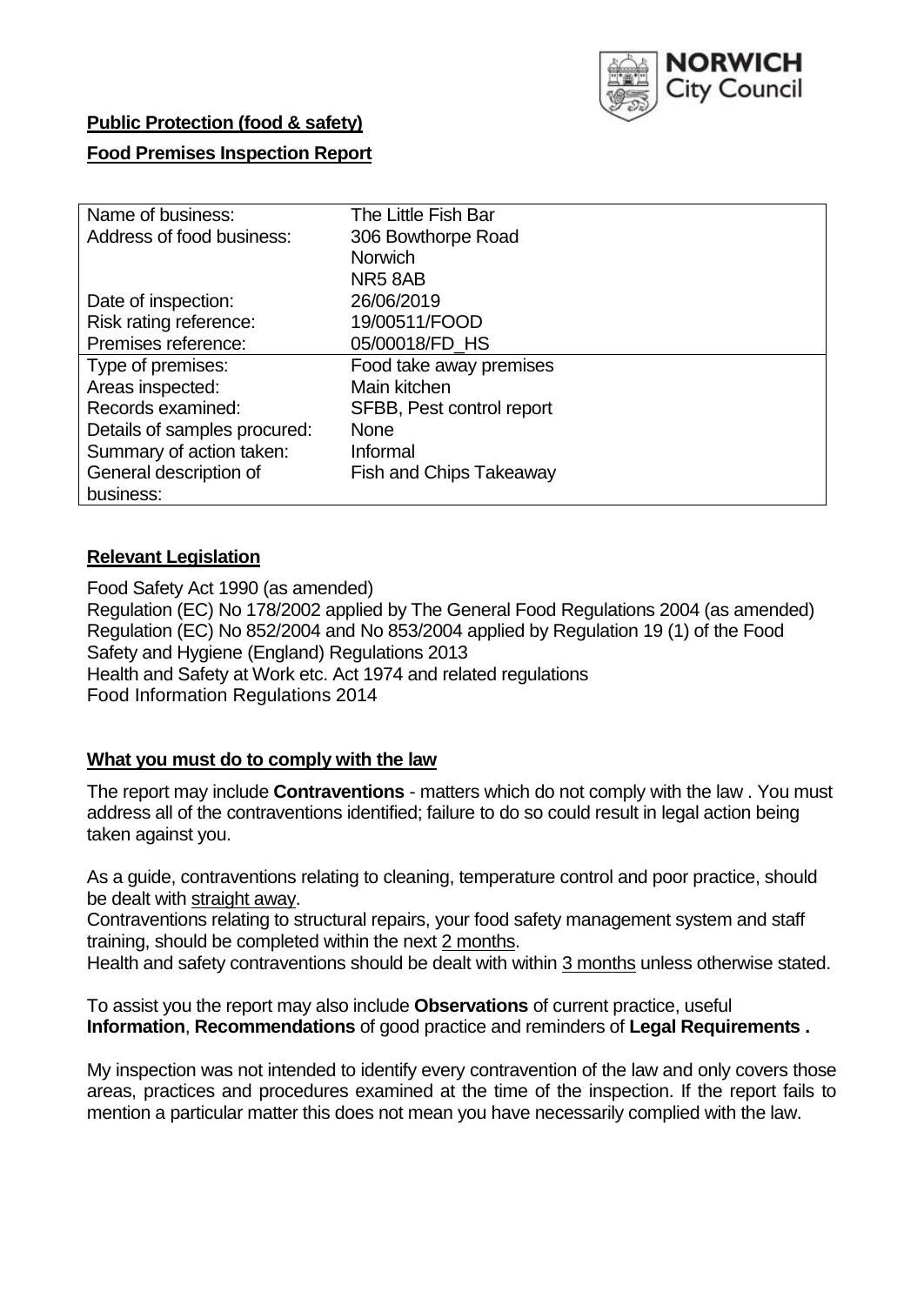# **FOOD SAFETY**

## **How we calculate your Food Hygiene Rating:**

The food safety section has been divided into the three areas which you are scored against for the hygiene rating: 1. food hygiene and safety procedures, 2. structural requirements and 3. confidence in management/control procedures. Each section begins with a summary of what was observed and the score you have been given. Details of how these scores combine to produce your overall food hygiene rating are shown in the table.

| <b>Compliance Area</b>                     |          |    |          | <b>You Score</b> |                |    |           |                 |          |  |  |
|--------------------------------------------|----------|----|----------|------------------|----------------|----|-----------|-----------------|----------|--|--|
| Food Hygiene and Safety                    |          |    |          | $\Omega$         | 5              | 10 | 15        | 20              | 25       |  |  |
| <b>Structure and Cleaning</b>              |          |    | $\Omega$ | 5                | 10             | 15 | 20        | 25              |          |  |  |
| Confidence in management & control systems |          |    | $\Omega$ | 5 <sup>5</sup>   | 10             | 15 | 20        | 30 <sup>°</sup> |          |  |  |
|                                            |          |    |          |                  |                |    |           |                 |          |  |  |
| <b>Your Total score</b>                    | $0 - 15$ | 20 |          | $25 - 30$        | $35 - 40$      |    | $45 - 50$ |                 | > 50     |  |  |
| <b>Your Worst score</b>                    | 5        | 10 |          | 10               | 15             |    | 20        |                 |          |  |  |
|                                            |          |    |          |                  |                |    |           |                 |          |  |  |
| <b>Your Rating is</b>                      | 5        | 4  |          | 3                | $\overline{2}$ |    |           |                 | $\Omega$ |  |  |

Your Food Hygiene Rating is 3 - a generally satisfactory standard

# **1. Food Hygiene and Safety**

Food hygiene standards are generally satisfactory and maintained. There is evidence of some non-compliance with legal requirements. Some lapses are evident however generally you have satisfactory food handling practices and procedures and adequate control measures to prevent cross-contamination are in place. The contraventions require your attention; although not critical to food safety they may become so if not addressed. **(Score 10)**

000300

# Contamination risks

**Observation** I was pleased to see you were able to demonstrate effective controls to prevent cross-contamination.

#### Hand-washing

**Contravention** The following indicated that hand-washing was not suitably managed:

- the wash hand basin was obstructed by chipper and was not in use
- no soap to wash hand basin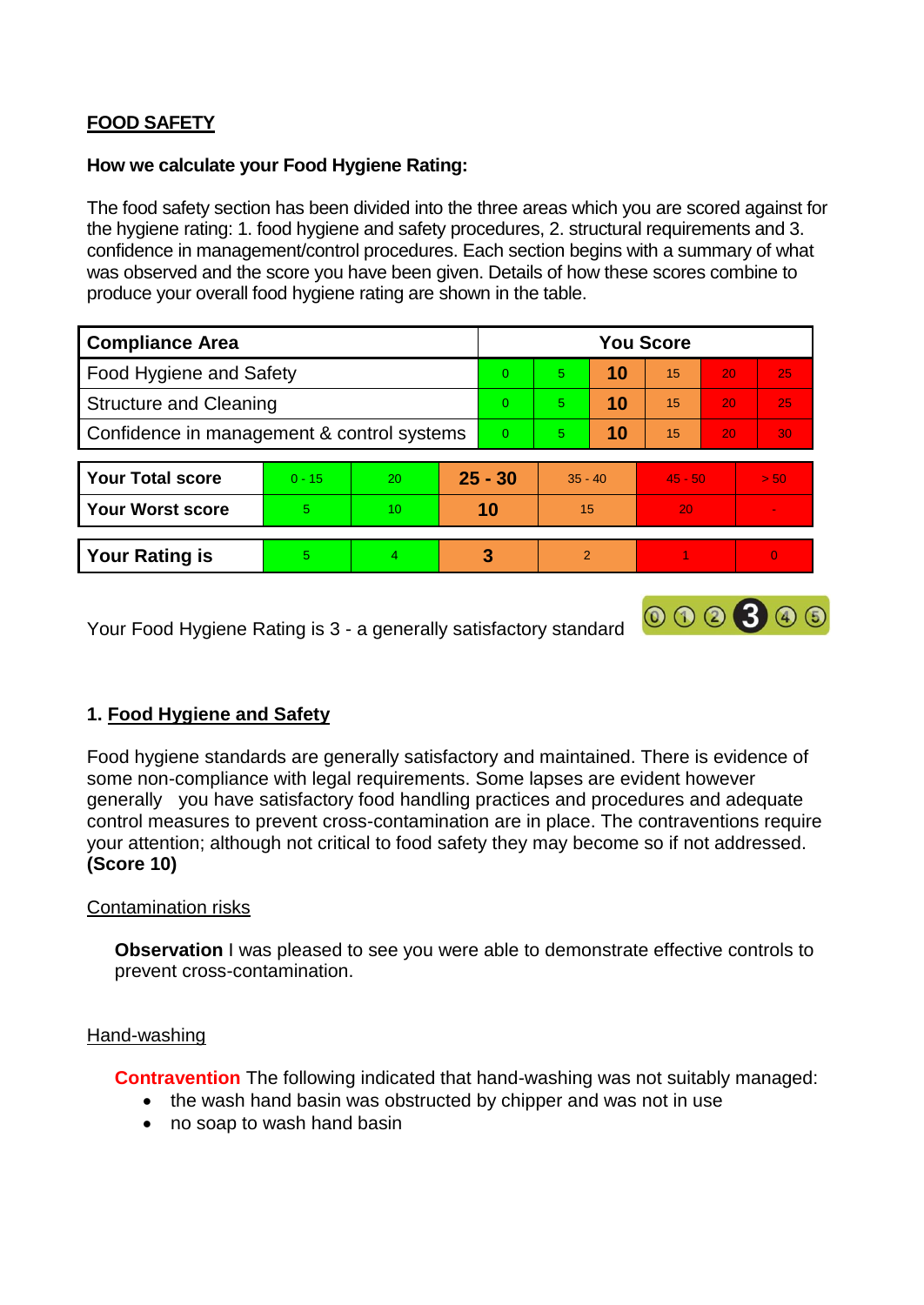**Information** Hand-washing is required:

- \* before handling ready-to-eat food
- \* after touching raw food and its packaging, including unwashed fruit and vegetables
- \* after a break/smoking
- \* after going to the toilet
- \* after cleaning
- \* after removing waste
- \* after blowing your nose

**Guidance** Proper hand-washing is essential to prevent cross-contamination of E.coli 0157 and other harmful bacteria onto food and food contact surfaces. Hand-washing should include the following steps:

- \* wet hands before applying soap
- \* good hand rubbing technique
- \* rinsing of hands
- \* hygienic drying

**Recommendation** After washing hands, food handlers should turn the taps off using paper towel to prevent them from re-contaminating their hands

#### Personal Hygiene

**Observation** I was pleased to see that standards of personal hygiene were high.

#### Temperature Control

**Observation** I was pleased to see you were able to limit bacterial growth and/or survival by applying appropriate temperature controls at points critical to food safety and that you were monitoring temperatures.

#### Poor Practices

**Contravention** The following matters represented poor practice and if allowed to continue may cause food to become contaminated or lead to its deterioration:

uncovered pasties were being stored in chest freezer with visible ice on

# **2. Structure and Cleaning**

The structure facilities and standard of cleaning and maintenance are of a generally satisfactory standard but there are some repairs and/or improvements which are required in order for you to comply with the law. Pest control and waste disposal provisions are adequate. The contraventions require your attention; although not critical to food safety they may become so if not addressed. **(Score 10)**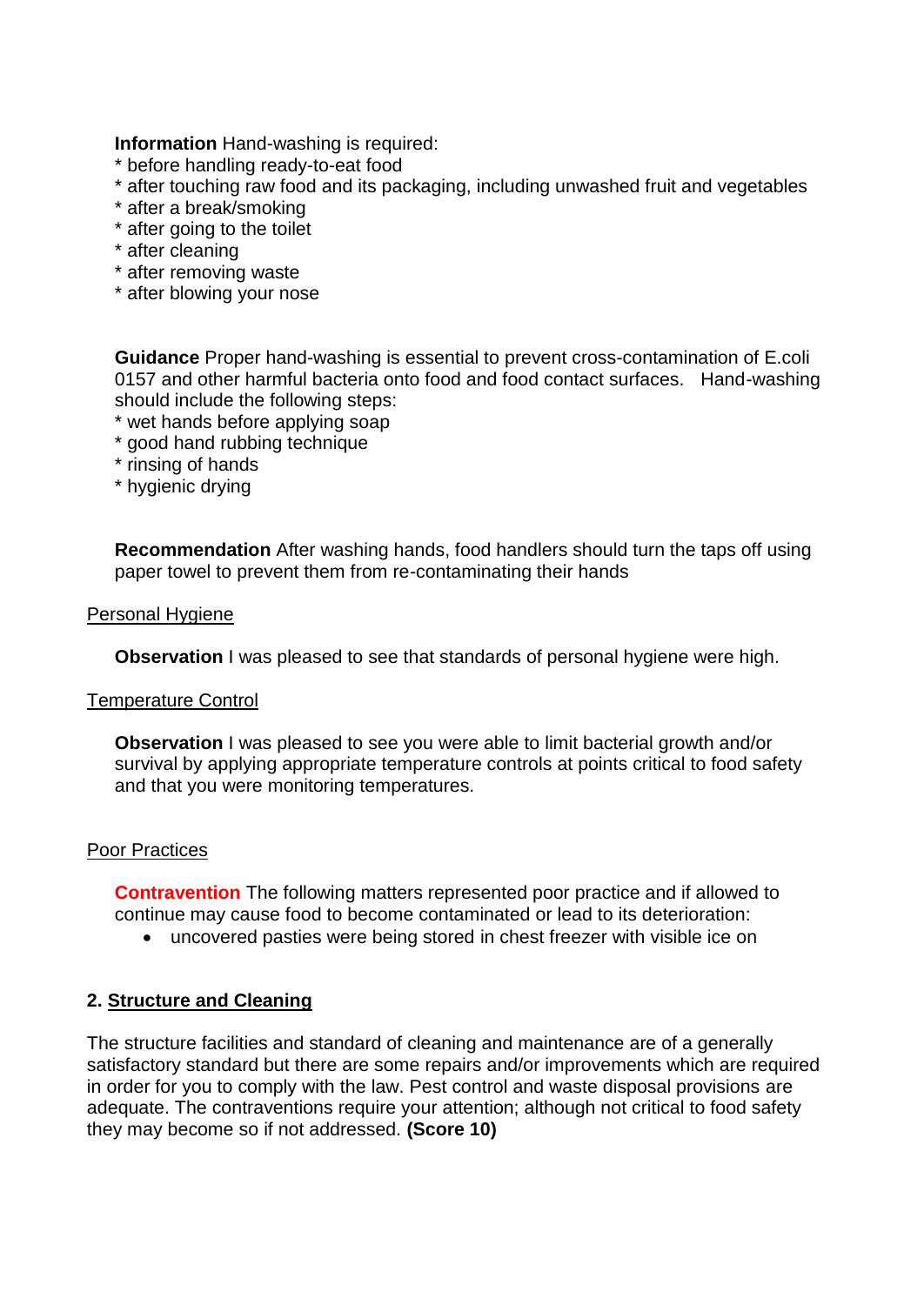# Cleaning of Structure

**Contravention** The following items were dirty and require more frequent and thorough cleaning

• cardboard to floor

**Recommendation** Do not use cardboard on floor surfaces, as the floor cannot be kept clean. (If floor surfaces are slippery then action should be taken to improve the non-slip property of the floor surface and the type of shoes worn by staff should be reviewed

### Cleaning of Equipment and Food Contact Surfaces

**Contravention** The following items are dirty and must be cleaned:

- fridge and freezer seals
- interior fan to fish fridge
- cobwebs to potato rumble
- wash hand basin

### Cleaning Chemicals / Materials / Equipment and Methods

**Observation** I was pleased to see that the premises was kept clean and that your cleaning materials, methods and equipment were able to minimise the spread of harmful bacteria between surfaces.

**Information**: Different sanitiser require different contact times to be effective. Ensure that you know what the contact time is and that all your staff are trained to use the sanitiser effectively

**Recommendation** I recommend that you purchase a sanitiser with a less contact time of 5 minutes i.e 30 seconds

#### **Maintenance**

**Contravention** The following had not been suitably maintained and must be repaired or replaced:

- handles missing to chest freezers
- tape was being used to hold the hinge together to the chest freezer
- split seals to fish fridge
- split seals to upright larder fridge
- water under floor tiles loosening the tiles creating a bad smell of fish
- grill to drain was ill fitting. Ensure that the grill is close-fitting, which is easy to clean
- rear wheel missing to fish fridge a brick was being used to steady the fridge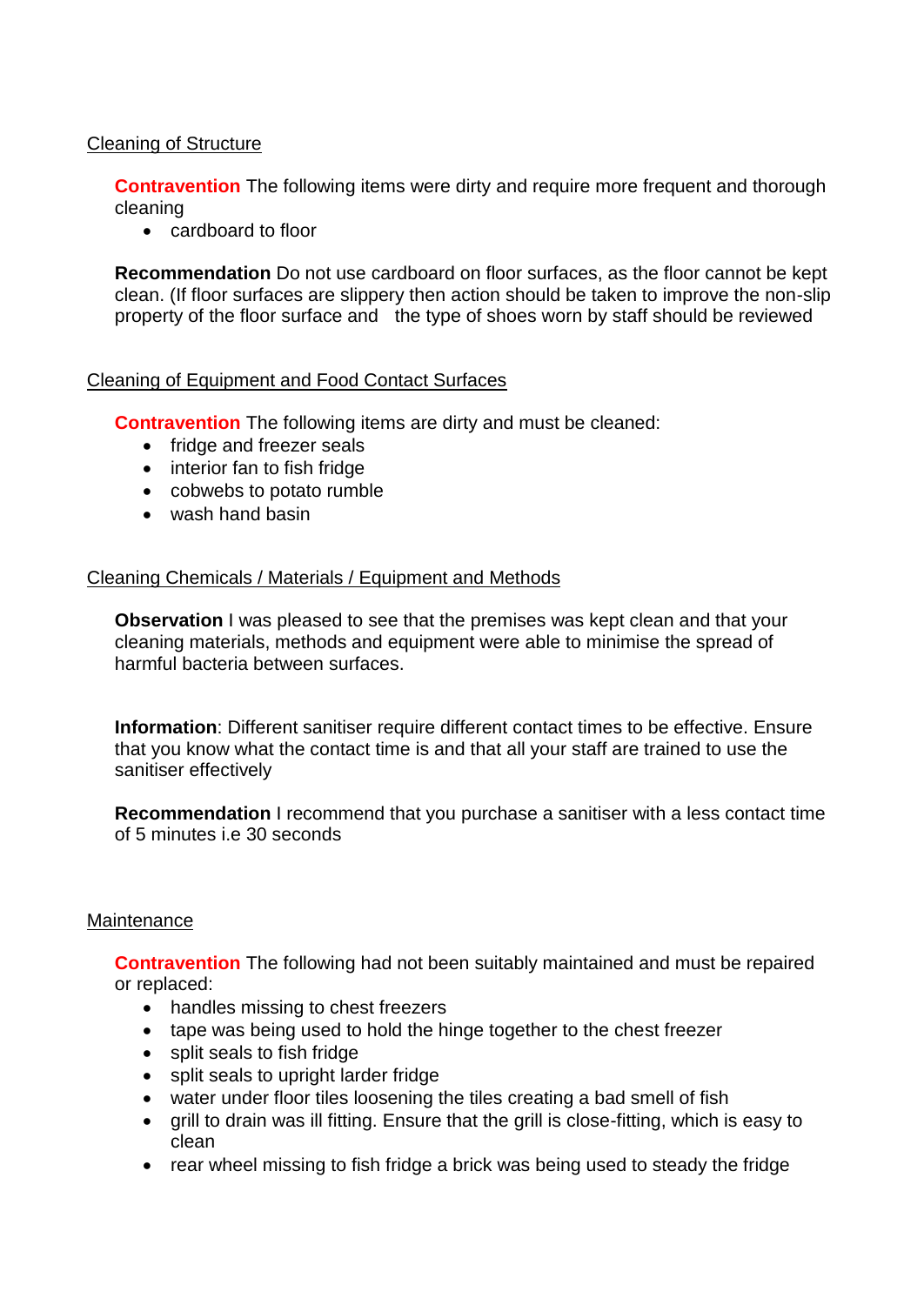- tiles to wall beside fish fridge
- tape was being used to side of Lincat bain marie

## Facilities and Structural provision

**Recommendation** A plastic diffuser cover is recommended on all fluorescent strip lighting. These can be removed for cleaning and will help contain glass fragments in the event of a breakage

## Pest Control

**Observation** You have a pest control contract in place. However small flies were seen to the front door

### **3. Confidence in Management**

There are generally satisfactory food safety controls in place although there is evidence of some non-compliance with the law. The contraventions require your attention; although not critical to food safety they may become so if not addressed. **(Score 10)**

#### Type of Food Safety Management System Required

**Information** you have a Safer Food Better Business pack. However it is for retailers. Please get a pack for caterers

**Legal Requirement** Food business operators must put in place, implement and maintain a permanent procedure or procedures based on HACCP principles:

- Identify hazards to food.
- Identify the critical limits (what is acceptable and unacceptable).
- Monitor critical control points to ensure critical limits are met.
- Keep appropriate records to demonstrate control measures are effective.

**Information** You can download a Safer Food Better Business pack and refill diary pages from the FSA website: www.food.gov.uk/business-industry/caterers/sfbb

**Information** If you want to keep everything on your computer or tablet an electronic version of the Safer Food Better Business pack is also available on the FSA website www.food.gov.uk/business-industry/caterers/sfbb However, do make sure staff have access to it at all times when working.

**Information** As you are a new business you have been given the benefit of the doubt despite your food safety management system not fully complying with the law. You must act on this now as your hygiene rating score will be reduced to a maximum of 1 if there is a similar situational at the next visit.

# **Traceability**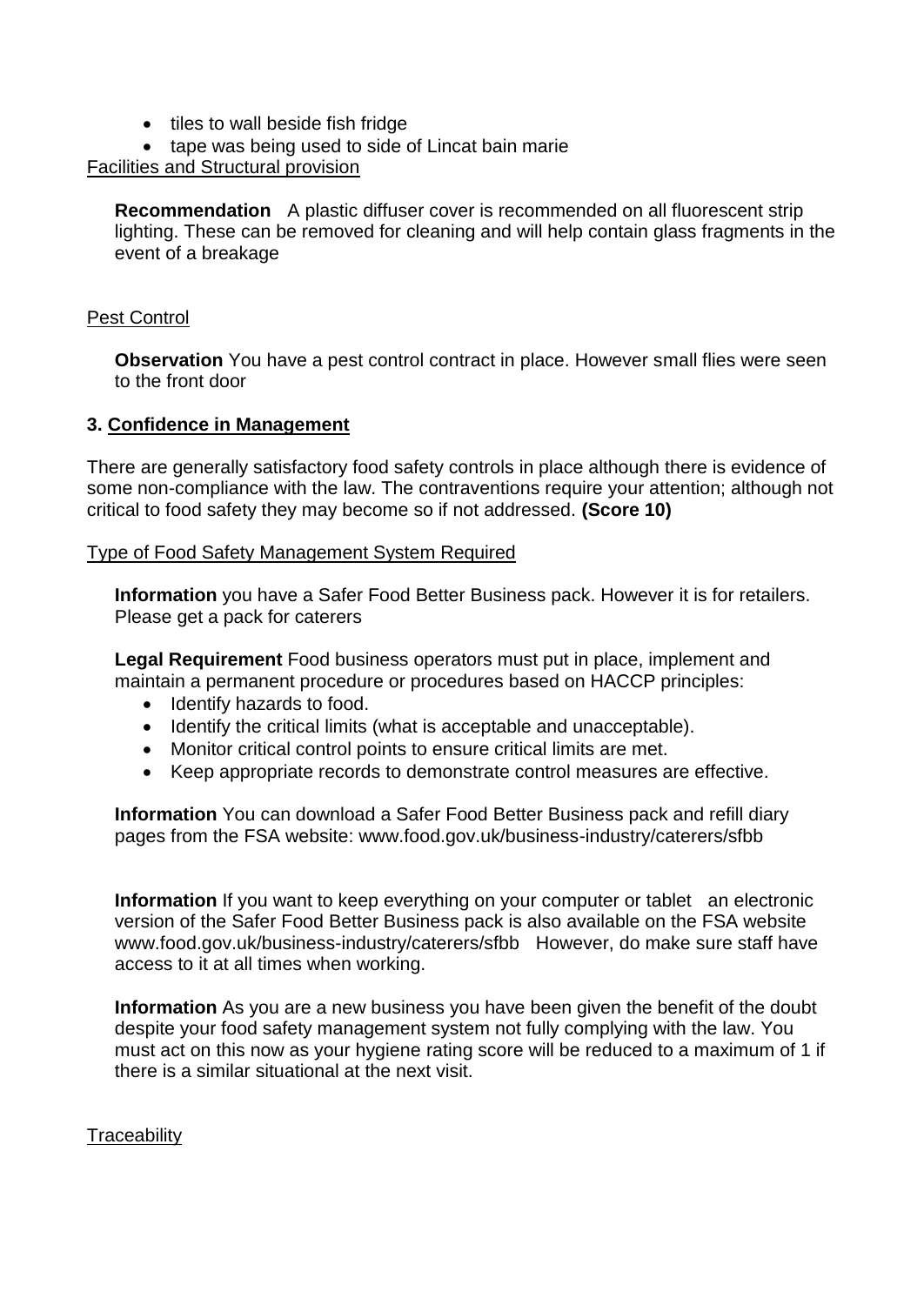**Observation** Your records were such that food could easily be traced back to its supplier.

### Waste Food and other Refuse

**Observation** You had measures in place to dispose of waste food appropriately and were employing the services of an approved waste contractor.

## **Training**

**Contravention** The following evidence indicates there is a staff training need as food handlers:

- were unaware of the contact time for the sanitiser
- were not washing their hands often enough
- were not aware of the food safety management system
- did not appreciate allergen risks

**Legal Requirement** Food business operators must ensure that food handlers are supervised and instructed and/or trained in food hygiene matters to an appropriate level for the work they do.

**Information** You can obtain a list of the training courses we provide on our website www.norwich.gov.uk

**Information** There are Level 2 Awards in Food Allergen Awareness on offer in Dereham. If you are interested contact 0800 689 3512

**Recommendation** A Level 2 Award in Food Safety in Catering or its equivalent (a 6-hour course leading to the award of a recognised certificate in food hygiene) would be appropriate for your food handlers. Booking details for the equivalent CIEH course are on our website: www.norwich.gov.uk

# Infection Control / Sickness / Exclusion Policy

**Observation** Policies were in place to prevent any infected food handler from contaminating food.

# Allergens

**Contravention** You are failing to manage allergens properly:

- You have not identified the allergens present in the food you prepare
- You do not have a system for informing customers about the presence of allergens in the food you prepare